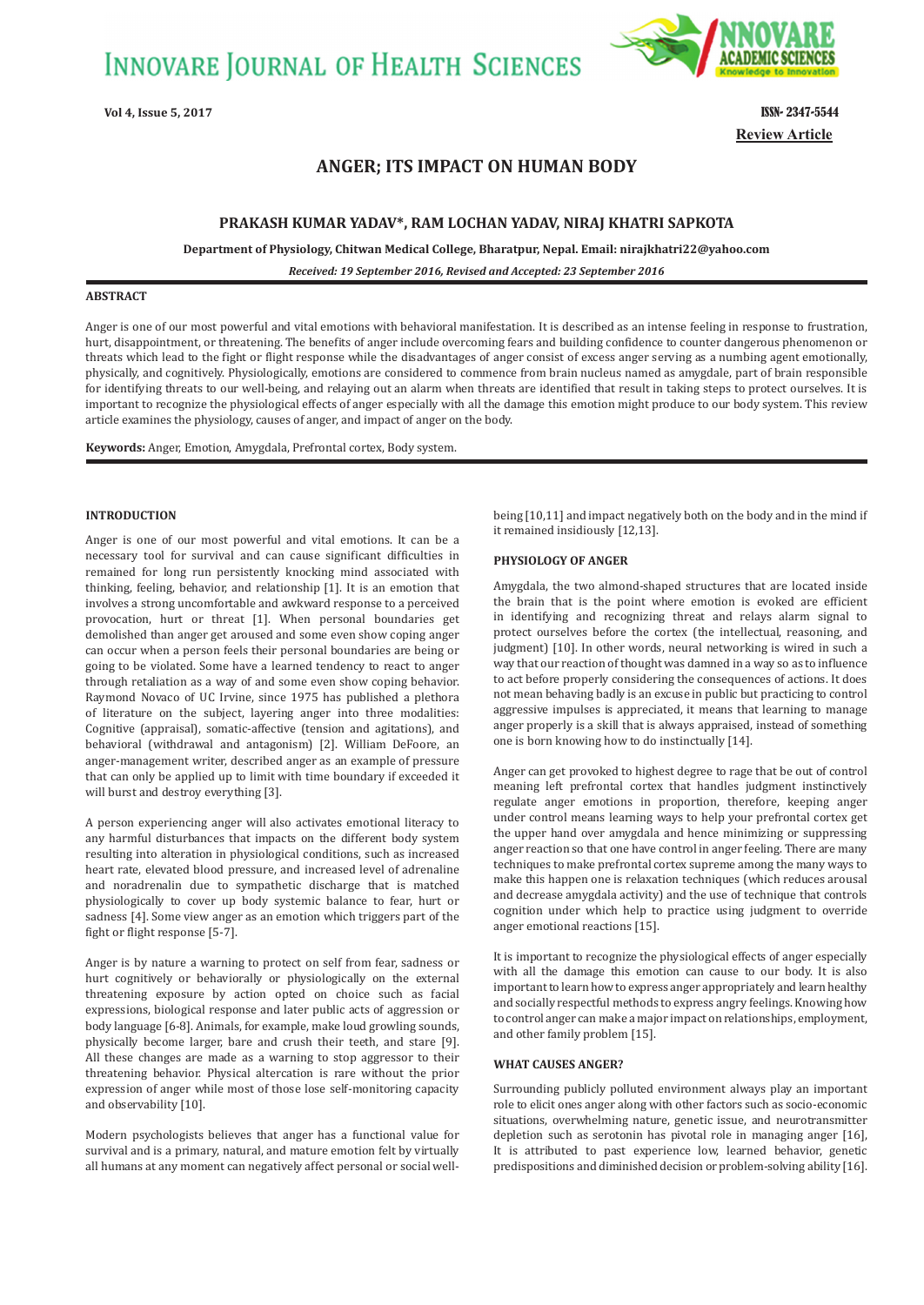According to Loo, an experienced negotiator and an expert in conflict resolution, there are two sources of anger: Insidious and outer source, earlier one stems from irrational perceptions of reality, and low frustration point. Psychologists have put forward four types of thinking that lead to internal sources of anger:

- Emotional reasoning: Some people innocent and emotionally reason and often become irritated and apprehend these things as attacks on themselves [16].
- Low frustration tolerance: Experience of low tolerance to frustration is inevitable in everyone life at some point. Assertion is stress-related anxiety tends to lower our tolerance.
- Unreasonable expectations: In some occasion, people make demands unnecessarily without knowing the exactness of the condition. Unable to have things go their way or have others act a certain way, lowers the tolerance for frustration and causes people to get frustrated and angry [16].
- People-rating: Reason to cause anger triggers derogatory labeling, dehumanizes and makes it easier become angry at other people [16].

As for extrinsic sources, psychologists have come up with hundreds of events which cause people to get angry and assembled the point as below:

- Verbal abuse one way of attacks against other people
- Confronting with cut and paste of another idea, opinion and downcasting it
- People threaten other people's basic needs family, life, work and another thing, etc.
- Due to environmental factors in their lives, their level of tolerance toward frustration diminishes.

Both external and internal sources of play an important role in terms of anger issue recognizing and thence resolving is vital for smooth continuation, though following factors invariably tends to lower frustration tolerance level [17].

- Stress/anxiety
- Pain-physical and emotional
- Drugs/alcohol
- Recent irritations "Having a bad day."

### **HOW ANGER IMPACTS THE BODY**

Many biological reaction jump up as one get angry, the changes is brought in the body is due to brain neural activating system such as noradrenergic system release brush of catecholamine that has systemic effect such depicted as an alteration in physiology such as acceleration of heart, rising of blood pressure, and rate of respiration as well as flushing of face due to increased blood flow attributed to physical action in addition that energizes musculature to brush with energy lasting up to several minutes so-called adrenaline rush which is executed to take an immediate protective action of angry desire energizing the level that one become ready to fight due to adrenaline rush [14].

Experiencing psychological effects of anger causes chemical as well as hormonal imbalance that results into alteration in body's metabolism, sometimes excessive feeling stressed, and anger provokes eating that it leads to weight gain. In addition, stress, as a reaction to anger, provokes our stomach parietal cell to produce too much acid making us victim of gastric ulcers and gastrooesophageal reflux disease [15], anger state being one of the stressful conditions releases stress hormone cortisol which contribute to deplete glucose uptake and increase its availability in the blood thus playing role to disturb the balance of blood sugar level, on the contrary the same glucose will be effective in facing with stressful situation by providing it to heart and brain as an immediate energy source. Moreover, this stress hormone suppress thyroid function hence one can have hypothyroid symptoms during progressing exacerbated stressful situation, decrease bone density and suppresses Immune system making one more susceptible to get infection at the moment of stressful condition. Research have demonstrated that chronic-angry

people are more susceptible and suffer frequent colds, flu's infections, asthma, skin disease flare-ups, and arthritis, as compared to nonchronic-angry people [15].

Fear also sometimes can trigger anger multitude of response will be on action so-called domino effect as similar to aforementioned state stress hormone cortisol, adrenaline and noradrenaline will be released that surge up blood pressure (normal average blood pressure 120/80 that can jump up to 220/130) or higher that fears of possible heart attack or stroke), heart rate (normal 70-80 beat/min but during anger it can rise up to 180) muscle tense up which are actively involved in fight and flight response escalate respiratory rate that tries to get more oxygen in the circulation so as to supply to heart and brain. Further worsening can lead to tension headaches, insomnia, chest pain, and even stroke [15].

When we become angry or stressed, our body releases chemicals that clot the blood. These blood clots can create serious health problems. The clots can travel up the blood vessels thus reaching brain or heart causing a stroke or heart attack, both of which can be fatal [15].

### **MECHANISM OF PARASYMPATHETIC NERVOUS SYSTEM (PSNS) VERSUS SYMPATHETIC NERVOUS SYSTEM (SNS) IN ANGER RESPONSE**

PSNS releases the neurotransmitter acetylcholine to prevent arousal of the emotion of anger by neutralizing stress hormone so that body can relax and calm down. People with dominating PSNS are under less risk of heart disease this concludes that people with Type A personalities are higher in risk of heart disease duets their weaker PSNS responses with less life time period in relaxation [16,17].

#### **Evidenced of anger being hazardous to health**

A review documented based on 44 studies published in 2009 in the Journal of the American College of Cardiology, disclosing connection demonstrating anger and hostility being significantly associated with cardiac disease also revealing the secrecy that adults without history of heart disease, but incessantly having chronic anger are 19% more likely to develop heart problems as compared to those who rarely experience these personality traits [18]. It also depicted gender wise difference in heart problem suggesting more effect would be to men linking the fact that women stress and pressure on daily life be less compared to men [18,19].

According to Dr. Johan Denollet from CoRPS Researcher Center at Ilburg University in the Netherlands, Coronary Heart Disease Development and Progression is associated with psychological elements. Therefore, clinician are suggested to take symptoms of anger and hostility seriously, and do not ignore to consider referring their patient to relevant health expert for their behavioral intervention preceding to, close monitoring and studying the personality traits of the patient to do a better job in identifying high-risk patients who are more liable to future fatal and non-fatal coronary events [20] the most difficult aspect of it is the stress unmeasurable as cholesterol or sugar as it is a behavioral subjective trait that depend on moods [18].

Freidman and Rosenman classified Type A and Type B attitude personalities, being early one are those who exhibit immediate anger and demonstrate explosive reactivity, competiveness, impatience, irritability, hostility and more likely to display aggressive and competitive personality traits and to achieve great professional success while later one personalities, have a more easygoing attitude toward life [17,18]. Physiologically studies demonstrated that men with Type A personalities depicted relatively lower parasympathetic (calm down) response than Type B personalities. Thus, with the conclusion that Type A personalities people exhibit arousal and invokes heavy anger responses by overflowing the body with cortisol, adrenaline and noradrenaline due to reactivity of SNS [19,20].